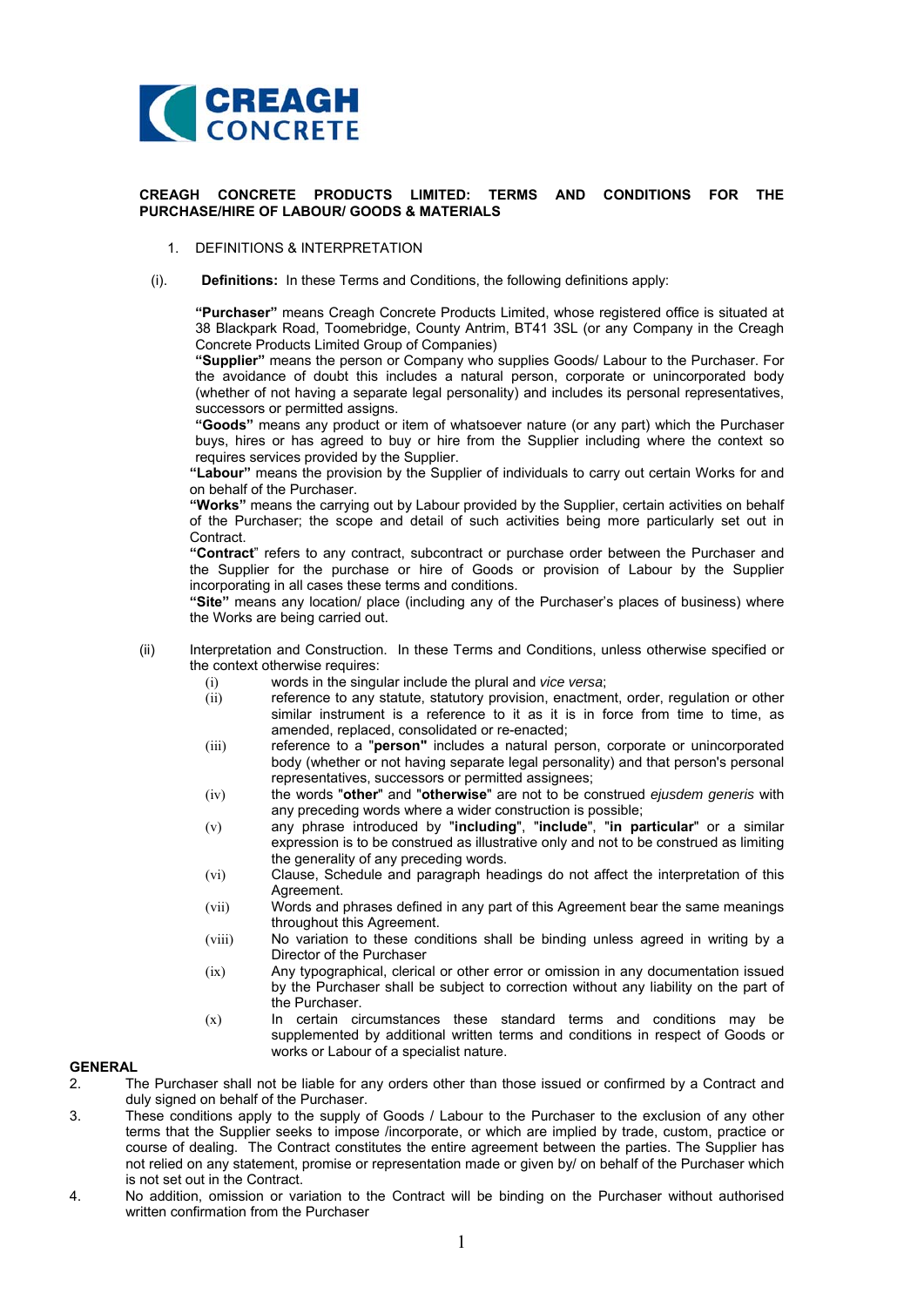- 5. The price of any Goods/ Labour shall be the price stated on the Contract. Programme/ Delivery dates and times, where stated shall be of the essence. If programme/ delivery dates or times or any other details advised by the Supplier to the Purchaser are unacceptable to the Purchaser; the Purchaser reserves the right to cancel the Contract within 7 days of receipt by the Purchaser of this information, at no cost to the Purchaser. If a lump sum price is agreed; this will be the absolute maximum which the Purchaser shall pay for the Goods/ Labour supplied; unless otherwise agreed in writing by the Purchaser.
- 6. If the Supplier foresees any potential addition to the price they must notify the Purchaser immediately and provide a cost of the variation within 2 days for acceptance by the Purchaser.
- 7. For Goods, prices shall be inclusive of all delivery charges, dunnage, pallets, crates, cradles, off loading etc unless otherwise agreed.
- 8. All invoices issued by the Supplier to the Purchaser are subject to management approval before payment can be processed. Provided that invoices are received in a timely fashion and have been approved by management, payment of invoices shall be made by the Purchaser 30 days from end of month in which invoice was raised, unless otherwise agreed between the parties. Invoices should be sent via hard copy to the Purchaser's Head office for the attention of its account payable department.
- 9. Where applicable, applications for payment are to be made in accordance any previously agreed schedule of valuation dates. If the Supplier fails to deliver an application for payment in accordance with the Schedule the application for payment will not be considered until the next following valuation date set out in the schedule.
- 10. All applications/ Valuations must be signed off by the Purchaser's contracts manager and all requested supplemental information provided by the Supplier.
- 11. The Purchaser may (acting reasonably) question the payments due as referred to in the Supplier's application for payment. In the event of any question being raised, the Purchaser and the Supplier shall seek to agree the issues in question and shall, if considered appropriate by either, meet to discuss any differences between them. Any failure to reach agreement shall be resolved in accordance with the dispute resolution procedure set out in clause 25.
- 12. Not later than 1 day before the final date for payment (in accordance with the schedule) the Purchaser shall give notice to the Supplier of any amounts, claimed by the Supplier that the Purchaser either objects to and is seeking to withhold or of any amount that the Purchaser is owed by the Supplier (including any amounts previously overpaid to the Supplier) which the Purchaser is seeking to withhold. The notice shall set out the sum or sums proposed to be withheld, the ground(s) for withholding payment and the amount(s) attributable to each ground.
- 13. The sums due to the Supplier shall become due on the date set out in the payment schedule. All payments shall be treated as being on an 'on account' basis.
- 14. The purchaser reserves the right to withhold 10% of the price until any outstanding documentation is provided or any snags or defects are completed and signed off to the Purchaser's satisfaction.
- 15. The Supplier shall be liable for; and shall indemnify the Purchaser against; any expense, loss, liability, claim or proceedings whatsoever, arising under any statute or at common law in respect of the death of, or personal injury to, or illness sustained by any person whomsoever, and/or any injury, loss or damage to any property whatsoever, real or personal arising out of or in the course of or by reason of the carrying out or performance of the Contract.
- 16. Without prejudice to the Supplier's liability to indemnify the Purchaser under Clause 15 above, the Supplier shall, as when reasonably required to do so by the Purchaser, produce documentary evidence showing that all the insurances required (including but not limited to Employers Liability, Public Liability and Professional Indemnity Insurance) have been taken out and are being maintained by the Supplier.
- 17. Without prejudice to any other rights or remedies the Purchaser may posses, the Purchaser shall, subject to written notification, quantification, and costing from the Purchaser to the Supplier retain the right to charge, or contra charge any costs incurred by the Purchaser due to any act or omission of the Supplier in respect of the Contract.
- 18. In accordance with section 6 of the Health and Safety at Work Act 1974, the Purchaser shall receive the Suppliers confirmation that the article or substance to be supplied is, so far as it is reasonably practicable, safe and without risk to health whilst being prepared for use, used, cleaned or maintained. Also, in accordance with the above, details of any tests or examinations carried out and full instruction for the safe use etc of the article or substance are to be supplied by the Supplier
- 19. The Parties hereby confirm that, notwithstanding any other provision of the Sub-Contract, the Sub-Contract shall not and shall not purport to confer on any third party any right to enforce any term of the Sub-Contract for the purposes of Contracts (Rights of Third Parties) Act 1999.
- 20. Without prejudice and in addition to any other rights and remedies of the Purchaser, if any sum of money shall be recoverable from or payable by the Supplier or any other member of the Supplier's Group to the Purchaser, it may be deducted by the Purchaser from any sum or sums then due or which at any time thereafter may become due to the Supplier or any other member of the Supplier's Group under or in respect of the Contract, or under or in respect of any other contract between the Supplier / Supplier's Group and the Purchaser.
- 21. In the event of determination of the Contract Agreement by either party the Supplier will return any and all equipment supplied by the Purchaser.
- 22. The Purchaser shall be entitled to automatically terminate and cancel the Contract without incurring any further liability to the Supplier upon becoming aware of the insolvency of the Supplier.
- 23. Any notice or other communication given to a party under or in connection with the Contract shall be in writing, addressed to that party at its registered office or its principle place of business or such other address as that party may have specified to the other party in writing in accordance with this clause and shall be sent by First Class Post. A notice or other communication shall be deemed to have been received if delivered or sent by first class post on the second Business day after posting.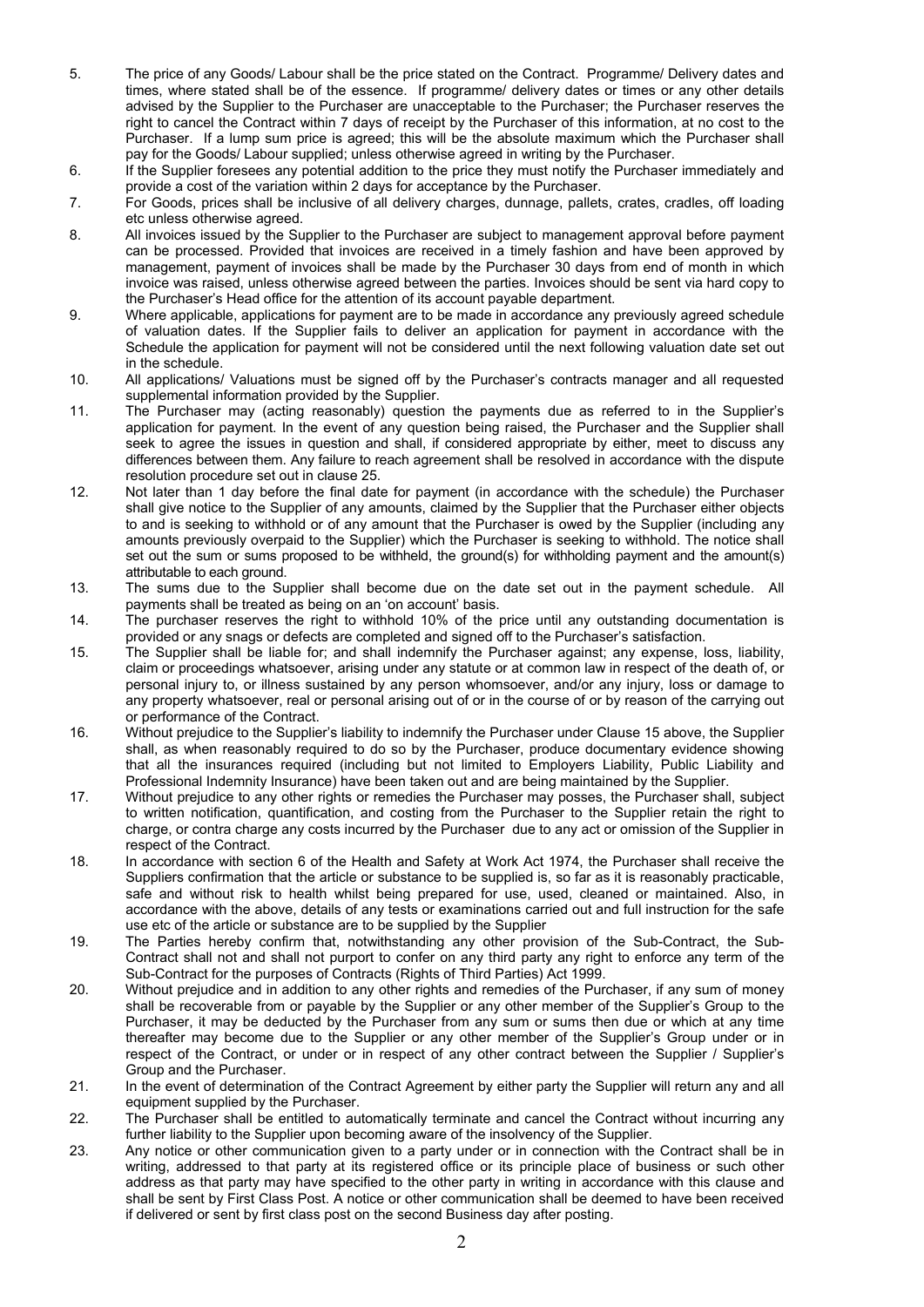- 24. If a dispute arises either party may refer it to adjudication at any time. The appointing body shall be the RICS.
- 25. If any provision of these conditions is held by any Court or competent authority to be invalid, illegal or unenforceable in whole or in part that provision or part provision shall, to the extent required, be deemed to deleted and the validity and enforceability to the other provision of the Contract shall not be affected.
- 26. The Purchaser shall under no circumstances whatsoever be liable to the Supplier, whether in contract, tort (including negligence) breach of statutory duty, or otherwise, for any loss of profit, or any indirect or inconsequential loss arising under or in connection with the Contract.
- 27. These conditions and the Contract between the Purchaser and the Supplier shall be governed by the laws of Northern Ireland and the parties agree to submit to the non-exclusive jurisdiction of the Courts of Northern Ireland.
- 28. These Terms and Conditions shall not be withdrawn unless specifically agreed in writing by a Director of the Purchaser.
- 29. The Supplier shall not without the written consent of the Purchaser assign, transfer or sub let the Works or any part therein

## **GOODS HIRED / PURCHASED**

- 30. Goods supplied under this order shall be of the nature, quality, specification and substance stated in the Contract or if not so stated then shall conform to at least the minimum standard(s) laid down by the relevant industry standards which are in force from time to time. All Goods should be guaranteed against defects.
- 31. The Supplier warrants that all Goods, shall be fit for their intended purposes, and shall conform to the requirements of the Contract.
- 32. Any deficiencies in the Goods and/or services contained in the Contract which render them "not fit for purpose" must be drawn to the attention of the Purchaser before implementation of the Contract. No qualifications or conditions laid down by the Supplier shall limit the liability of the Supplier which would otherwise apply under Common Law.
- 33. The Purchaser reserves the right to return or replace Goods and/or services which are not up to at least the minimum standard(s), or of the nature, quality, and substance laid down in the Contract, and to recover from the Supplier all costs incurred by the Purchaser resulting in the Supplier's default in this respect.
- 34. The Purchaser's rights against the Supplier as set out herein shall not be prejudiced if the Goods are not inspected until used.
- 35. The responsibility for transit to site/the requested delivery address shall remain with the Supplier unless otherwise agreed by the parties.
- 36. The Supplier shall be liable for all direct and indirect costs and/or consequential loss and/or economic loss and/or damage, howsoever arising, in respect of Goods in transit supplied in accordance with the Contract, and shall indemnify the Purchaser in this regard.
- 37. The Supplier shall forward a detailed delivery advice note giving full particulars of Goods, nett weight, packaging etc. to the Purchaser's office on date of despatch to site. The delivery advice note should at all times be signed by a representative of the Purchaser. Failure to comply with this clause may cause delay to payment.
- 38. The Purchaser's title to the Goods shall be effective upon receipt of the Goods to the Purchaser. Where the Purchaser pre-pays for the Goods, ownership of such Goods shall vest in the Purchaser upon such prepayment, even though the goods shall still be in the Supplier's or a third party's hands.
- 39. The Supplier shall (where applicable) in respect of the Goods ensure that all necessary test documentation and certificates in accordance with the current or subsequently amended construction regulations (or other relevant regulations/standards) is provided.
- 40. For Goods which are hired from the Supplier; hire durations will commence on the date when all the Goods which form the Contract are delivered complete and in all respects fit for use and their intended purpose. If Goods are short delivered or delivered in such a piecemeal fashion that they are not fit for purpose and intended use; for the avoidance of doubt the hire duration will not commence until the Goods can be used for their intended purpose. The hire duration will immediately cease upon either expiry of any agreed hire period or confirmation from the Purchaser to the Supplier that the Goods are no longer required; whichever is the earlier; in any event from this date the Goods will be treated as being 'off hire'. Hire durations shall automatically cease during any recognised holiday period(s)
- 41. The Sale of Goods Act (1979) will apply to any Goods supplied under this order.

## **LABOUR**

- 42. The Contract and these Terms and Conditions are supplemental to the Purchaser's Main Contract (contract between Purchaser and its Employer wherein the Purchaser is the Sub-Contractor for certain works) and the Works are therefore to be executed by the Supplier as part of the Main Contract to be executed by the Purchaser as Sub-Contractor under the Main Contract. A copy of the Main Contract (other than the Purchaser's rates and prices) is available for inspection at the Purchaser's Registered Office by prior appointment. The Supplier will be deemed to have full knowledge of all the provisions of the Main Contract (except rates and prices) and to have taken full account of the same (including any risk and or contingences) and to have included for in the price.
- 43. The Supplier shall carry out and complete the Works and perform its obligations diligently under the Contract and in accordance with any specification provided to the Supplier. At all times the Supplier shall carry out and complete the Works in a timely and workman like manner using good up to date building practices and good quality materials.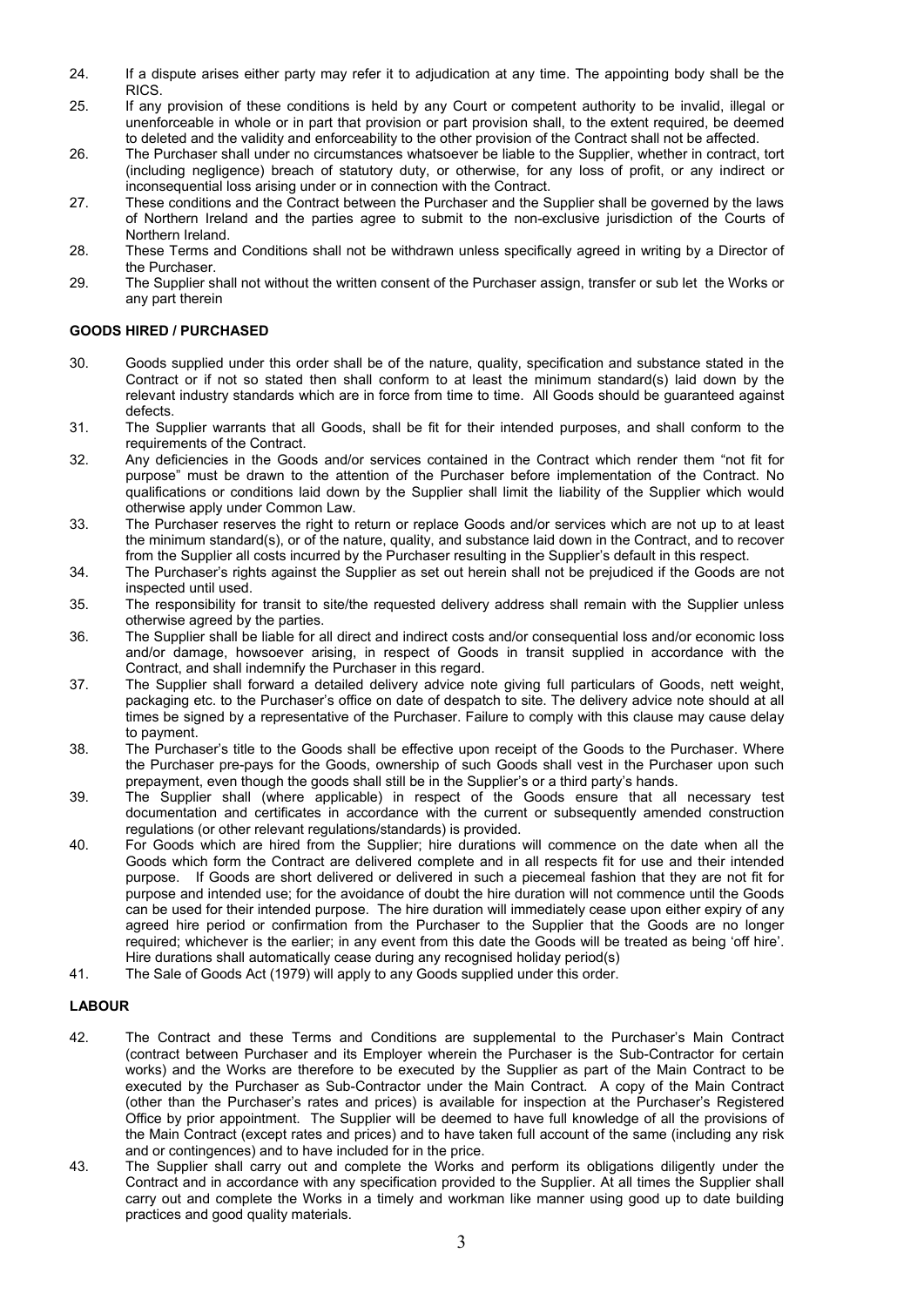- 44. The Supplier shall provide all labour and management /supervision to carry out the Works which are more particularly detailed in the Contract.
- 45. Insofar as the Supplier is required to carry out design under the Contract; it will exercise and will continue to exercise all the reasonable care, skill and diligence to be expected of a competent and qualified professional designer experienced in carrying out and completing the design for works of a similar nature, value, complexity and timescale to the Works.
- 46. The Purchaser shall have power at any time to inspect and examine any part of the Works (wheresoever located). The Purchaser may reject any Works which do not conform with the Contract or the Main Contract, or which, even though conforming, is not of good quality or is not fit for its purpose.
- 47. Variations, additions and or omissions to the Contract shall not be made by the Supplier unless ordered or confirmed in writing by the Purchaser. The valuation of variations will be in line with Main Contract.
- 48. The Supplier shall notify the Purchaser in writing of the date when in its opinion, the Works (or any part thereof) are complete. The Purchaser shall inspect the Works within a reasonable period of time and will notify any snags or defects to the Supplier which is requires to be made good within a specified period of time and in accordance with the Main Contract. If the Supplier fails to comply with this Clause the Purchaser may do anything necessary to make good any defects/snags notified to the Supplier. All the costs and expenses incurred by the Purchaser in doing so maybe deducted from any monies due or to become due to the Supplier or shall be recoverable from the Supplier as a debt.
- 49. The Purchaser may at any time require the Supplier immediately to cease to employ in connection with the Works any person whose continued employment is, in the opinion of the Purchaser undesirable. The Supplier shall replace any such person with a suitably qualified person. Other than for causes outside its control, the Supplier shall not make changes in personnel named in its tender in connection with the Contract without the prior approval of the Purchaser.
- 50. If and when directed by the Purchaser, the Supplier shall give the Purchaser a list of names and addresses of all persons who are or may be at any time concerned with the Contract or any part of them, specifying the capacities in which they are so concerned, and giving such other particulars as the Purchaser may reasonably require.
- 51. The Supplier shall comply with rules and regulations notified to it by the Purchaser or the Purchaser's employer during the execution of the Works and shall hold weekly toolbox talks with its employees who are on Site.
- 52. All Labour must be fully trained and competent and any supervisor provided by the Supplier must hold SMSTS and Crane supervisors card. In addition to standard safety qualifications the Supplier's erectors must hold PASMA, cartridge gun and FASNET.
- 53. The Supplier is responsible for using competent and trained Labour. They are also responsible for ensuring that all work is carried out safely and in accordance with current health and safety legislation. All Labour sent to site by the Supplier must attend site with qualifications. Failure to do so could result in refusal to site.
- 54. The Supplier must ensure that all work activities are adequately risk assessed with appropriate safety control measures in place.
- 55. The Purchaser will not accept costs for damage due to incorrect lifting and placing operations, nor any future damages in respect to incorrect installation. All units should therefore be installed strictly in accordance with our Handling Guide and the relevant codes of practice and Health and Safety regulations.
- 56. Supplier to provide all labour, PPE, PPE consumables, small tools, small tools consumables, leads, hoses and task lighting and any other items more specifically set out in the Contract.
- 57. The Supplier shall clear away to a skip or other place provided on the Site all rubbish resulting from its execution of the Works and shall keep access to the Works clear at all times.
- 58. The Supplier upon completion of the Works or any part of them, shall properly clear up and leave the Works and all areas made available to it clean and tidy to the reasonable satisfaction of the Purchaser.
- 59. The Purchaser shall provide, free of charge to the Supplier, the items of attendance detailed in the **Contract**
- 60. The Supplier shall be deemed to have inspected and examined the site and its surroundings and to have satisfied himself before commencing the Works as to the nature of the ground, the sub-surface conditions; the form and nature of the Site; the extent, nature and difficulty of the Works, and materials necessary for the completion of the Works; the restrictions of access to the Site on which the Works are to be carried out; and in general to have obtained for himself all necessary information as to risks, contingencies and all other circumstances influencing or affecting Works.
- 61. The Supplier shall not be entitled to any extension of time or to any additional payment, damages, or direct loss and/or expense on the grounds of any misunderstanding or misinterpretation of any matter set out in the aforementioned clause or his failure to discover or foresee any risk, contingency or other circumstance (including, without limitation, the existence of any adverse physical conditions or artificial obstructions) influencing or affecting the Works. The Supplier shall not be released from any of the risks accepted or obligation undertaken by him under the Contract on the ground that he did not or could not have foreseen any matter which might affect or have affected the execution of the Works.
- 62. It is the responsibility of the Supplier to be familiar with the day to day requirements of the programme and on site sequencing and ensure Works progress in accordance with the programme. The Supplier should allow for all number of visits necessary for the Works. At all times the Works to proceed in accordance with programme provided by the Purchaser to the Supplier. No charges will be accepted for weather delays or stoppage charges. Any dates and times for delivery are approximate only no claims for waiting time by the Supplier's site operatives etc will be accepted. The Supplier should allow for working with and around others to ensure progress of the Works at no additional cost to the Purchaser. The Supplier should satisfy itself of times and durations when submitting its price.
- 63. No day rates will be paid by the Purchaser unless previously agreed.